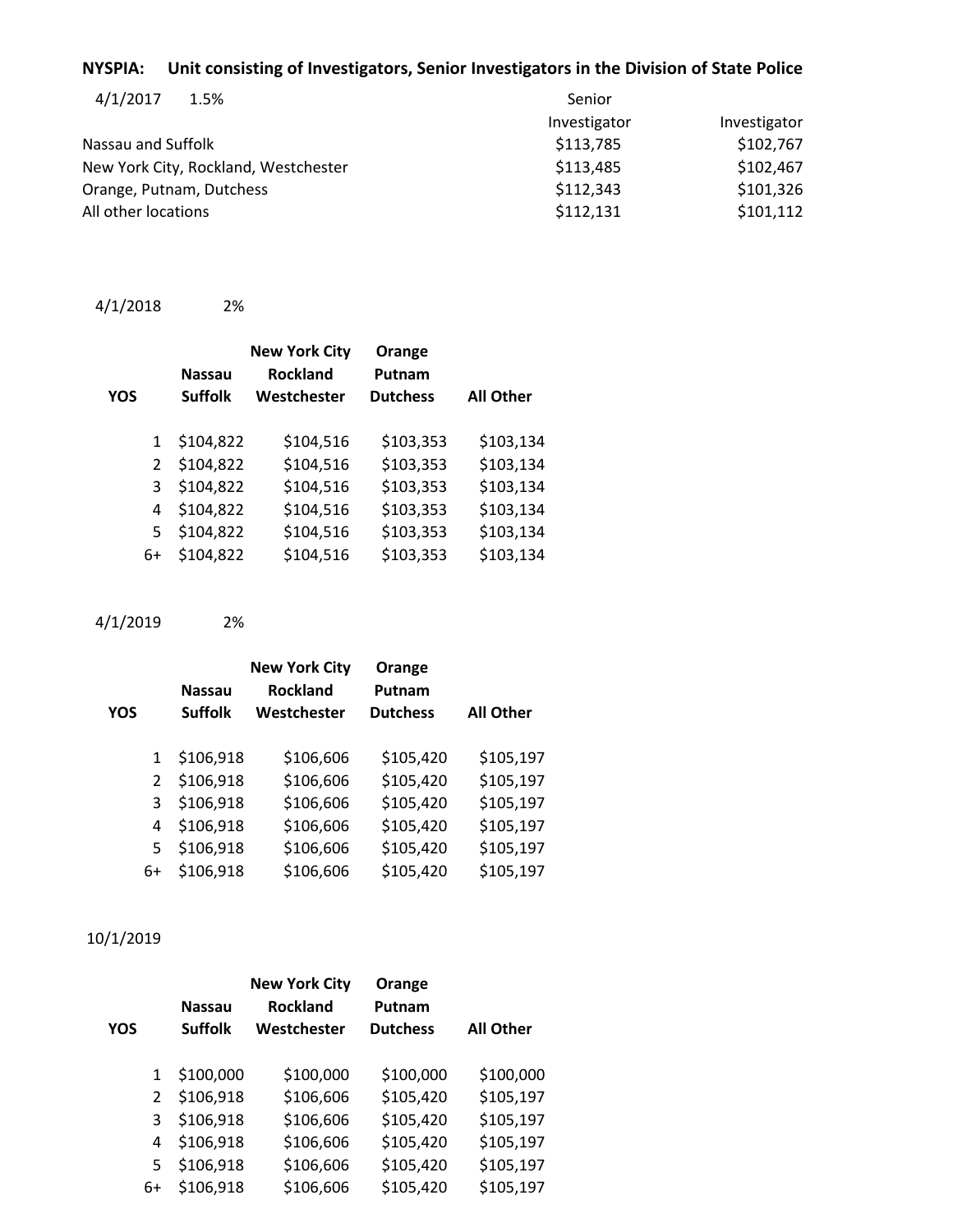4/1/2020 2%

| YOS |    | <b>Nassau</b><br><b>Suffolk</b> | <b>New York City</b><br><b>Rockland</b><br>Westchester | Orange<br>Putnam<br><b>Dutchess</b> | <b>All Other</b> |
|-----|----|---------------------------------|--------------------------------------------------------|-------------------------------------|------------------|
|     | 1  | \$102,000                       | \$102,000                                              | \$102,000                           | \$102,000        |
|     | 2  | \$105,000                       | \$105,000                                              | \$105,000                           | \$105,000        |
|     | 3  | \$109,056                       | \$108,738                                              | \$107,528                           | \$107,301        |
|     | 4  | \$109,056                       | \$108,738                                              | \$107,528                           | \$107,301        |
|     | 5  | \$109,056                       | \$108,738                                              | \$107,528                           | \$107,301        |
|     | 6+ | \$110,090                       | \$109,773                                              | \$108,560                           | \$108,334        |

### 4/1/2021 2%

| YOS           | <b>Nassau</b><br><b>Suffolk</b> | <b>New York City</b><br><b>Rockland</b><br>Westchester | Orange<br>Putnam<br><b>Dutchess</b> | <b>All Other</b> |
|---------------|---------------------------------|--------------------------------------------------------|-------------------------------------|------------------|
| 1             | \$104,040                       | \$104,040                                              | \$104,040                           | \$104,040        |
| $\mathcal{P}$ | \$107,100                       | \$107,100                                              | \$107,100                           | \$107,100        |
| 3             | \$111,237                       | \$110,913                                              | \$109,679                           | \$109,447        |
| 4             | \$111,237                       | \$110,913                                              | \$109,679                           | \$109,447        |
| 5             | \$111,237                       | \$110,913                                              | \$109,679                           | \$109,447        |
| 6+            | \$112,292                       | \$111,968                                              | \$110,731                           | \$110,501        |
|               |                                 |                                                        |                                     |                  |

# 4/1/2022 2%

| YOS |    | <b>Nassau</b><br><b>Suffolk</b> | <b>New York City</b><br><b>Rockland</b><br>Westchester | Orange<br>Putnam<br><b>Dutchess</b> | <b>All Other</b> |
|-----|----|---------------------------------|--------------------------------------------------------|-------------------------------------|------------------|
|     |    |                                 |                                                        |                                     |                  |
|     | 1  | \$106,121                       | \$106,121                                              | \$106,121                           | \$106,121        |
|     | 2  | \$109,242                       | \$109,242                                              | \$109,242                           | \$109,242        |
|     | 3  | \$113,462                       | \$113,131                                              | \$111,873                           | \$111,636        |
|     | 4  | \$113,462                       | \$113,131                                              | \$111,873                           | \$111,636        |
|     | 5. | \$113,462                       | \$113,131                                              | \$111,873                           | \$111,636        |
|     | 6+ | \$114,538                       | \$114,207                                              | \$112,946                           | \$112,711        |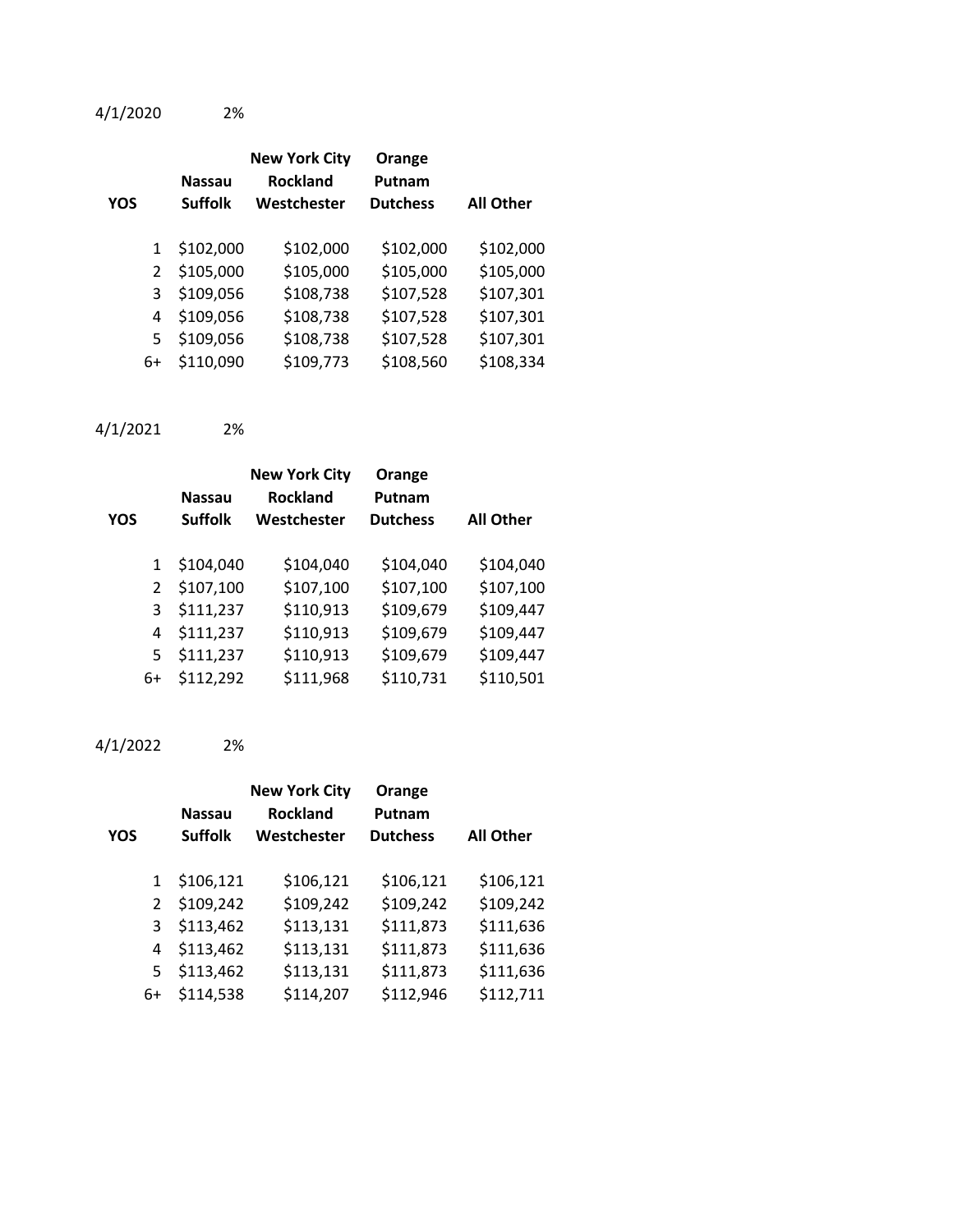#### **NYSPIA: Unit consisting of Investigators, Senior Investigators in the Division of State Police**

| Senior       |              |
|--------------|--------------|
| Investigator | Investigator |
| \$113,785    | \$102,767    |
| \$113,485    | \$102,467    |
| \$112,343    | \$101,326    |
| \$112,131    | \$101,112    |
|              |              |

```
4/1/2018 2%
```

| YOS |                | <b>Nassau</b><br><b>Suffolk</b> | <b>New York City</b><br><b>Rockland</b><br>Westchester | Orange<br>Putnam<br><b>Dutchess</b> | <b>All Other</b> |
|-----|----------------|---------------------------------|--------------------------------------------------------|-------------------------------------|------------------|
|     | $\mathbf{1}$   | \$116,061                       | \$115,755                                              | \$114,590                           | \$114,374        |
|     | $\overline{2}$ | \$116,061                       | \$115,755                                              | \$114,590                           | \$114,374        |
|     | 3              | \$116,061                       | \$115,755                                              | \$114,590                           | \$114,374        |
|     | 4              | \$116,061                       | \$115,755                                              | \$114,590                           | \$114,374        |
|     | 5              | \$116,061                       | \$115,755                                              | \$114,590                           | \$114,374        |
|     | 6+             | \$116,061                       | \$115,755                                              | \$114,590                           | \$114,374        |

4/1/2019 2%

| <b>YOS</b> |               | <b>Nassau</b><br><b>Suffolk</b> | <b>New York City</b><br><b>Rockland</b><br>Westchester | Orange<br>Putnam<br><b>Dutchess</b> | <b>All Other</b> |
|------------|---------------|---------------------------------|--------------------------------------------------------|-------------------------------------|------------------|
|            | 1             | \$118,382                       | \$118,070                                              | \$116,882                           | \$116,661        |
|            | $\mathcal{L}$ | \$118,382                       | \$118,070                                              | \$116,882                           | \$116,661        |
|            | 3             | \$118,382                       | \$118,070                                              | \$116,882                           | \$116,661        |
|            | 4             | \$118,382                       | \$118,070                                              | \$116,882                           | \$116,661        |
|            | 5             | \$118,382                       | \$118,070                                              | \$116,882                           | \$116,661        |
|            | 6+            | \$118,382                       | \$118,070                                              | \$116,882                           | \$116,661        |

4/1/2020 2%

| <b>YOS</b> |    | <b>Nassau</b><br><b>Suffolk</b> | <b>New York City</b><br><b>Rockland</b><br>Westchester | Orange<br>Putnam<br><b>Dutchess</b> | <b>All Other</b> |
|------------|----|---------------------------------|--------------------------------------------------------|-------------------------------------|------------------|
|            | 1  | \$120,750                       | \$120,431                                              | \$119,220                           | \$118,994        |
|            | 2  | \$120,750                       | \$120,431                                              | \$119,220                           | \$118,994        |
|            | 3  | \$120,750                       | \$120,431                                              | \$119,220                           | \$118,994        |
|            | 4  | \$120,750                       | \$120,431                                              | \$119,220                           | \$118,994        |
|            | 5  | \$120,750                       | \$120,431                                              | \$119,220                           | \$118,994        |
|            | 6+ | \$121,781                       | \$121,462                                              | \$120,253                           | \$120,026        |